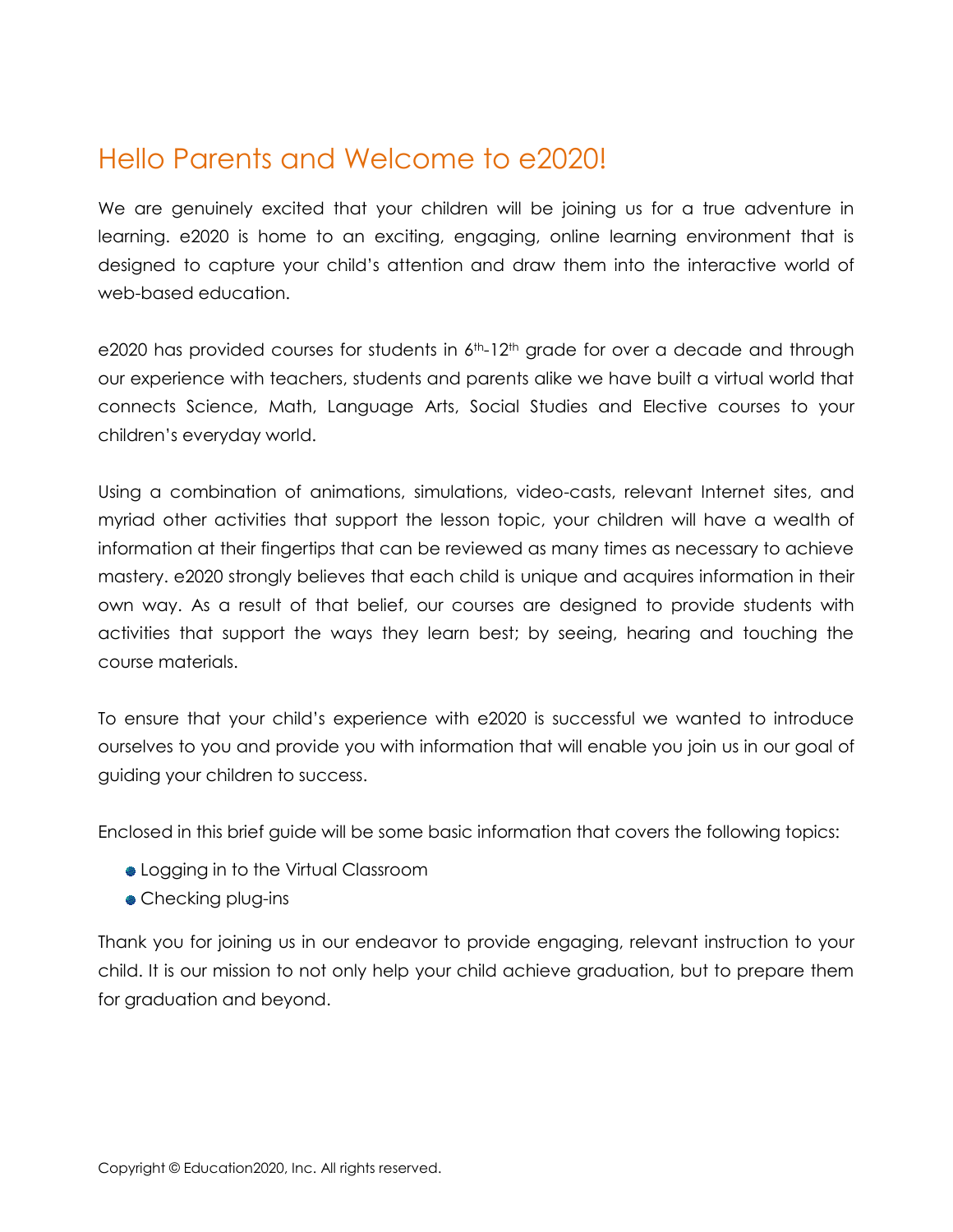## Logging into the System:

The Internet address for the Virtual Classroom is: http://student.education2020.com.

Please note there is no **www** before the web address.

Once you type the web address into the address bar of your browser window and press the **Enter** key on your keyboard or the **Search** button in your browser window, you will be taken to the Virtual Classroom login page. Before you log in, it is a good idea to check the plug-ins on your computer to verify that you have all the software necessary to run the Education2020 program. Please click the **Check Plug-ins** link in the bottom-left portion of the login window so that our system can run a check of your system.